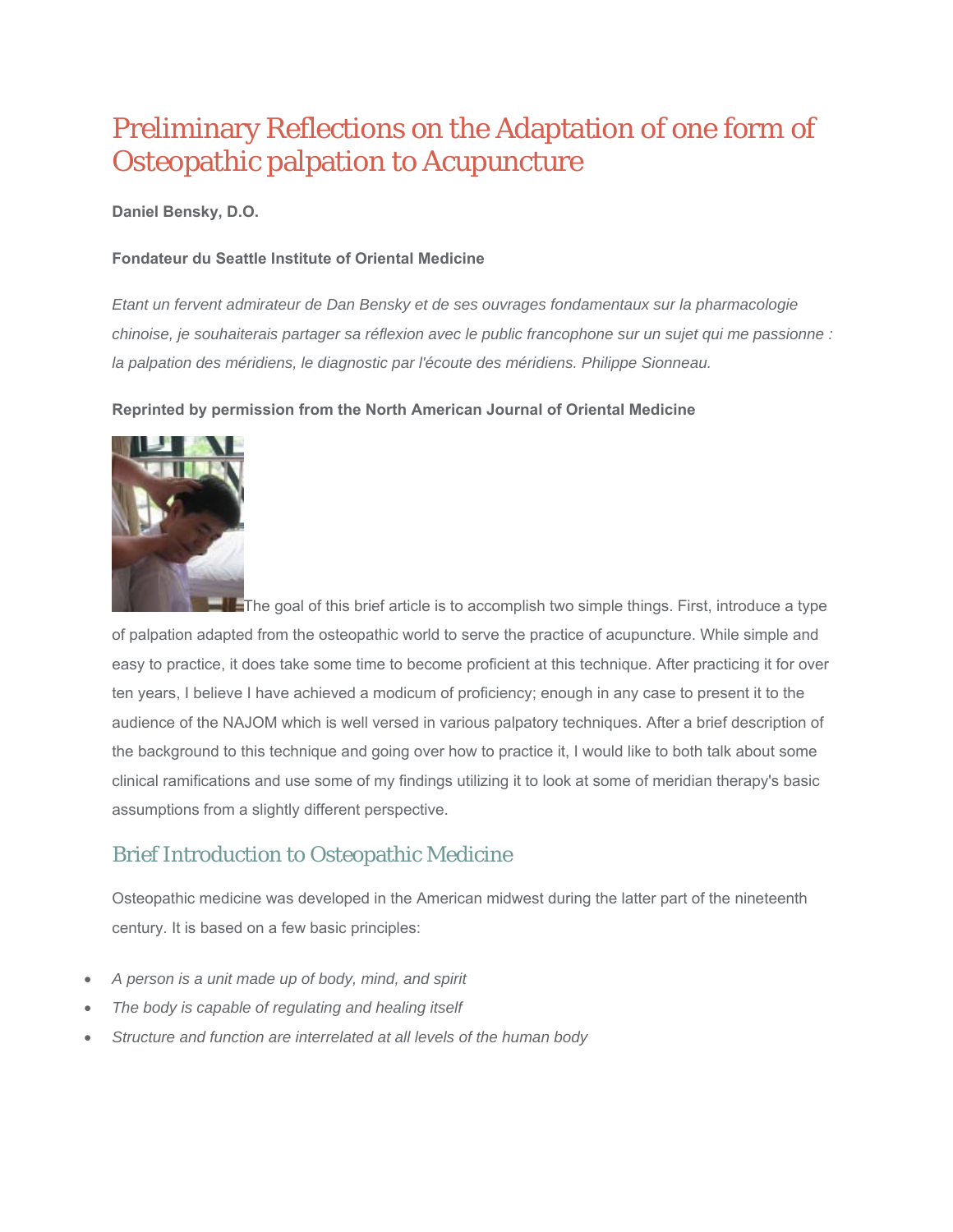*Given these principles, and the fact that the father of osteopathic medicine, Andrew Taylor Still, based his fame on his abilities with manipulation, it is not strange that osteopathic medicine has always emphasized*  palpation. The importance of finding areas of the body that do not move well (usually because of *insufficient motion), manipulating them so that they move well, and then letting the organism take over the healing process is summed up in the popular osteopathic adage, "Find it, fix it, and leave it alone."* 

*Over the last hundred years, numerous osteopathic practitioners in North America and Europe have made significant contributions to the study of palpation in general and the palpation of subtle body motions in particular. Two people are of particular relevance to this paper. While I will not be discussing cranial style palpation here, no discussion of osteopathically based palpation of subtle motions can avoid the name of William Garner Sutherland. While attending the first school of osteopathy at the turn of the twentieth century he became fascinated, perhaps even obsessed with the cranium. He carefully examined skulls and noticed that all of the joints of the cranium, known as sutures, were arranged in such a manner as to suggest that there was significant motion across them. Based on the above principles it was obvious to him that any structure that could move, needed to move. He worked on the anatomy and practical applications of this idea for about thirty years before going public with his ideas. [ii] The concepts that he came up with form the basis of most forms of cranial manipulation or craniosacral therapy currently being practiced. Working on the cranium and the motion that originates in it (which is perhaps one palpable manifestation of the yang qi) requires sensitivity to very subtle motions.* 

*France has been very fertile soil for osteopathy since its main introduction there in the 1970's. French practitioners have pushed the boundaries of osteopathy in many ways, including the first integration of the inner organs into the structural vision of osteopathy. The technique known as listening which is the subject of this article was pioneered by a group of French osteopaths under the leadership of Jean-Pierre Barral. Simply, you put your hand on the patient and feel to which part of their body it is drawn.[iii] It is*  important to have a light touch and feel quickly while your mind is in a receptive state. For most people, it *helps if the practitioner inhales while doing this technique.* 

### *Listening to the Channels*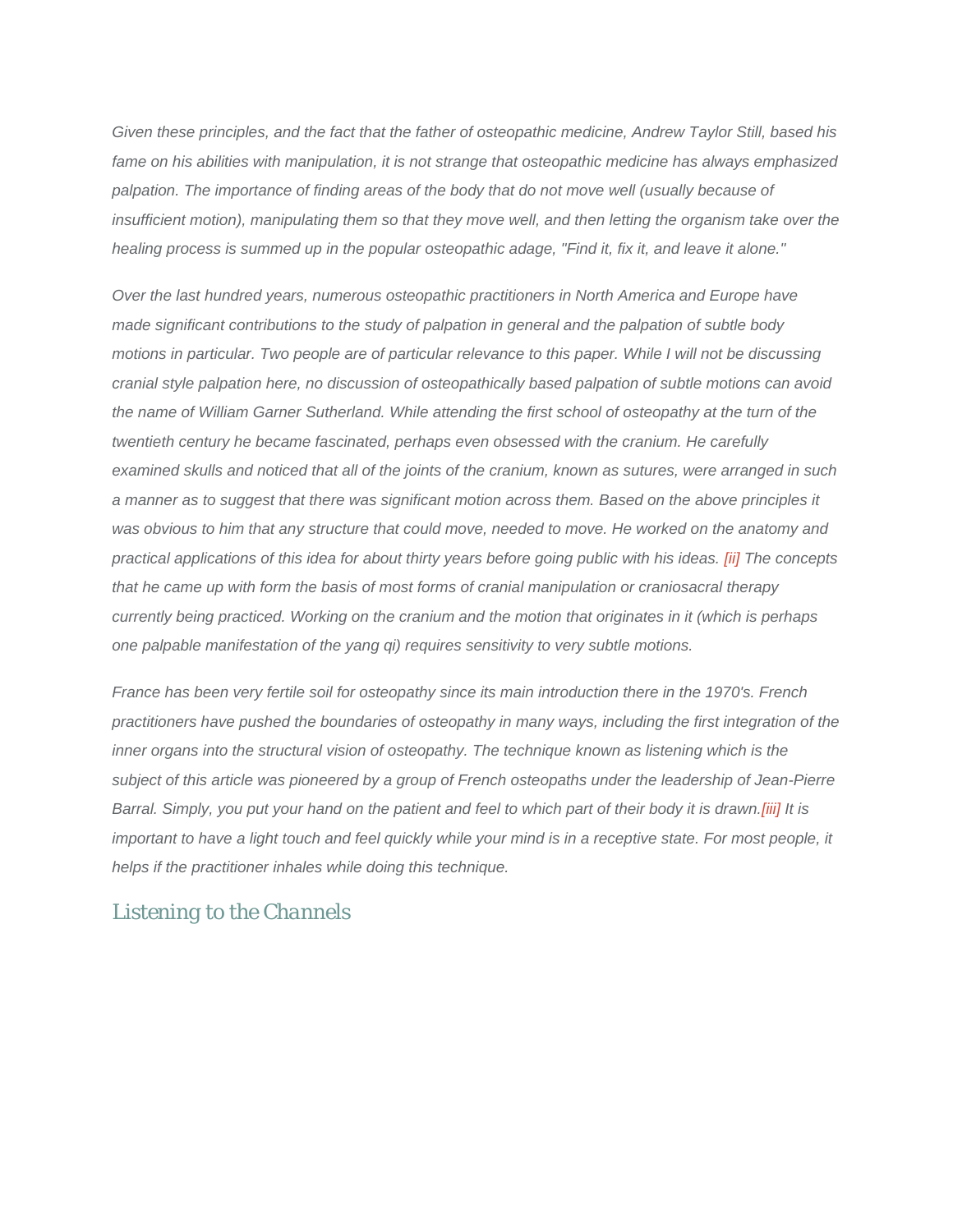

*In the late 1980's I put one (listening is a quick method of checking the state of aspects of the body that move) and one (the channels are pathways of motion through the body) together. This lead to the technique of listening to the channels. The way I do this is to place the pad of a finger or a thumb on some important point of a channel (usually the source point) and pay close attention*  to what I immediately feel. With healthy channels, I usually feel a very smooth flow; there are a variety of feeling from disturbed channels, including a sense of blockage or a sense of insufficient flow.[iv] Usually it *is easier to evaluate what you feel if you do this bilaterally simultaneously, that is both PC-7's, both LR-3's, etc.* 

*This technique, like other forms of subtle palpation, requires the simultaneous presence of two mind states which are paradoxical if not contradictory. On the one hand to tune into the flow in the channels, you need to have a very, very clear picture of the anatomy of the channels in your head. This acts as a filter to screen out all the other motions that your hands are picking up. On the other hand, you need to be sure that you are working on being aware of what is there and not looking for anything. If you are actively looking for something, you will find it. This may make you feel good, but it is not very helpful for the patients.* 

*It is for these reasons that Barral called this particular diagnostic technique "listening." To do it effectively requires an actively receptive and engaged state similar to that of a good listener. Just as good listeners are really interested in what they are hearing without trying to steer the conversation toward any particular topic, practitioners utilizing channel listening need to be aware of what is going on in the patient and not project their own desires or problems. I have found that the quicker I do the listening, that is the less time my fingers are touching the points, the easier it is to do.* 

### *Findings*

*Listening to the channels has been a challenging experience for me. First, while simple I have found it far from easy to learn. It took quite a few years of practice before I usually felt confident in what I felt. Secondly, what I felt using this technique was often surprising to me. Let me summarize just a few of the more interesting findings:*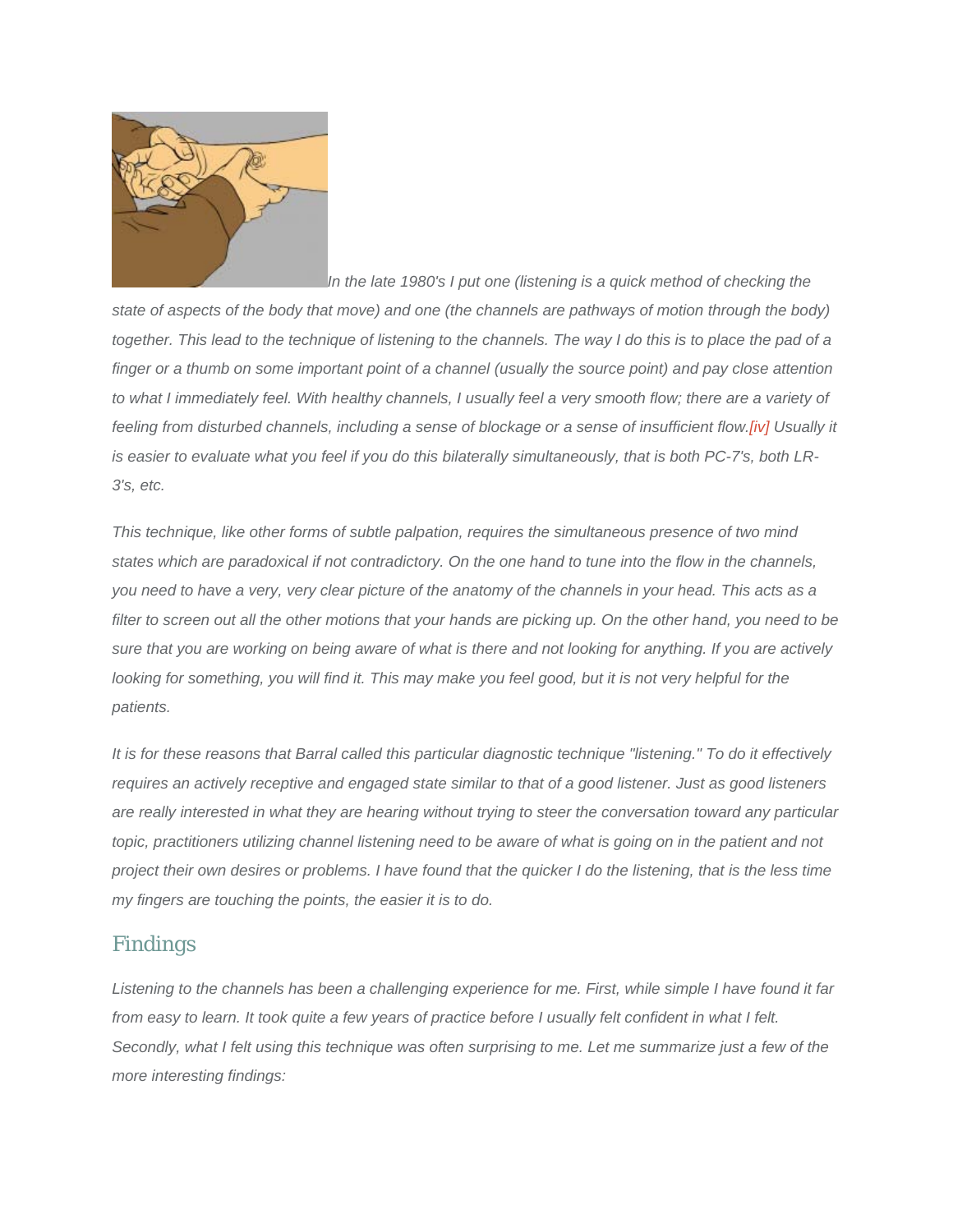- *Channel flow is almost always experienced as being centripedal, that is going from the extremities towards the trunk. While this does not agree with the channel flow as described in some parts of the classics,[v] it does go along with the description in chapter 23 of the Classic of Difficulties. This has some ramifications for direction of needling in support of tonifying or draining.*
- *There is a degree of normal variation in the pathways of the channels. They do not follow exactly the same paths in everyone. This should not be surprising as normal variation is true for the pathways of veins, the location and shape of the stomach, length and width of fingers, and so on. This idea shifts the discussion from the sterile and clinically irrelevant region of where the channels are to the more pertinent, where are the channels in this person now. I have found all of the variants in point location that I have been taught to be easily accounted for by this.*
- *Points can be seen as handles by which one can access the pathways of the channels. For example, when there is a dysfunction of the penetrating (chong) vessel, one will get a very different feeling from touching SP-4 than from touching other points along the Spleen channel. This comes in very useful when deciding whether or not to use ion pumping cords and whether the cords should cross or not.*
- *Channel findings do not always match pulse findings. Often the channels felt to be dysfunctional are different from those one would expect based on pulse diagnosis. There are many possible reasons for this. One that appears to be true to me based on my experiences is that the pulse positions reflect the state of the organs and not the channels. For example, if someone has done some damage to the medial aspect of their knee it is unlikely to show up as a disruption of their Kidney, Liver, or Spleen pulse (unless an underlying problem with one or more of those organs made the area vulnerable). However, there will always be a palpable blockage of the involved channels based on channel listening. In fact, this can be a very useful tool to determine which distal points will have the best effect.*

#### *Assumptions*



*Part of the problem is that we work on assumptions that make us feel good* 

*about our work and ourselves, but do not necessarily help us treat patients more effectively. I would like to briefly address one of these assumptions. My goal is more to raise questions than to give any definitive answers as the recognition of problems is the first step to dealing with them.*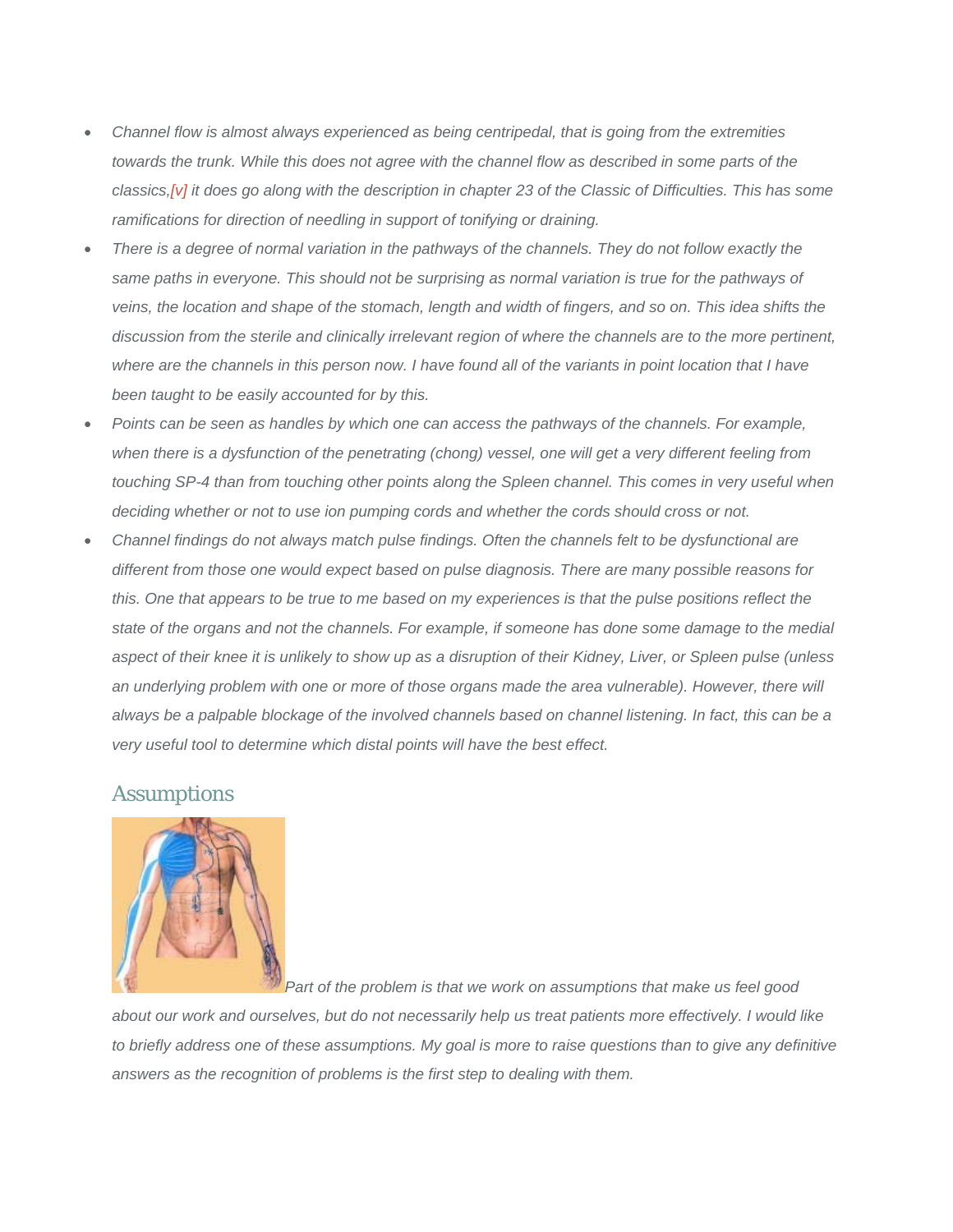*One of the most basic assumptions in most of the classically oriented styles of acupuncture is that palpation is a primary avenue for accessing the body's knowledge. This has both diagnostic aspects (pulse diagnosis, feeling for the active point, etc.) and also prognostic aspects. The latter usually takes the form that some feedback, which is conceived as happening very quickly if not instantaneously. This is supposed to occur in both the pulse and the hara. If the points chosen are deemed to be correct, then the pulse and hara will "normalize." In fact, we usually use palpation as a means to see through or get past the symptoms to what is the basic dysfunction or problem.* 

*As I understand it this assumption is based on the following premises:* 

*1- Acupuncture is a means by with we interact with the body's healing mechanisms* 

*2- Through needling we provide some information to the body (and, in some styles, we provide some of our own qi to the body)* 

*3- In response to this, the body responds:* 

- *a) if the acupuncture is done correctly the response is positive*
- *b) if the acupuncture is done less than correctly, there is no response*
- *c) if the acupuncture is done incorrectly the response can be negative*
- *4- This response is quick and involves a renormalization of whatever is being felt*

*5- We can check whether the response is positive or not by checking the markers we used to make the diagnosis (primarily the pulse and hara)* 

*All of these premises should be open to question. In addition, they have become so much of the way that many of us view our work that instead of being means towards an end, that is a way in which to tell if we are helping people, they have become an end in themselves. What can happen is that whether or not a treatment "works" in our minds is determined by whether or not the patients pulse and hara improve right after the treatment. In extreme cases, we can work to invalidate the experiences of the patient and make them dependent on us. In conventional medicine they have the example of "the surgery was a success, but the patient died." In our line of work we have the equally mistaken, although much less serious, circumstance of "your pulse and hara continue to improve every week, but you still have the problem that you came with."*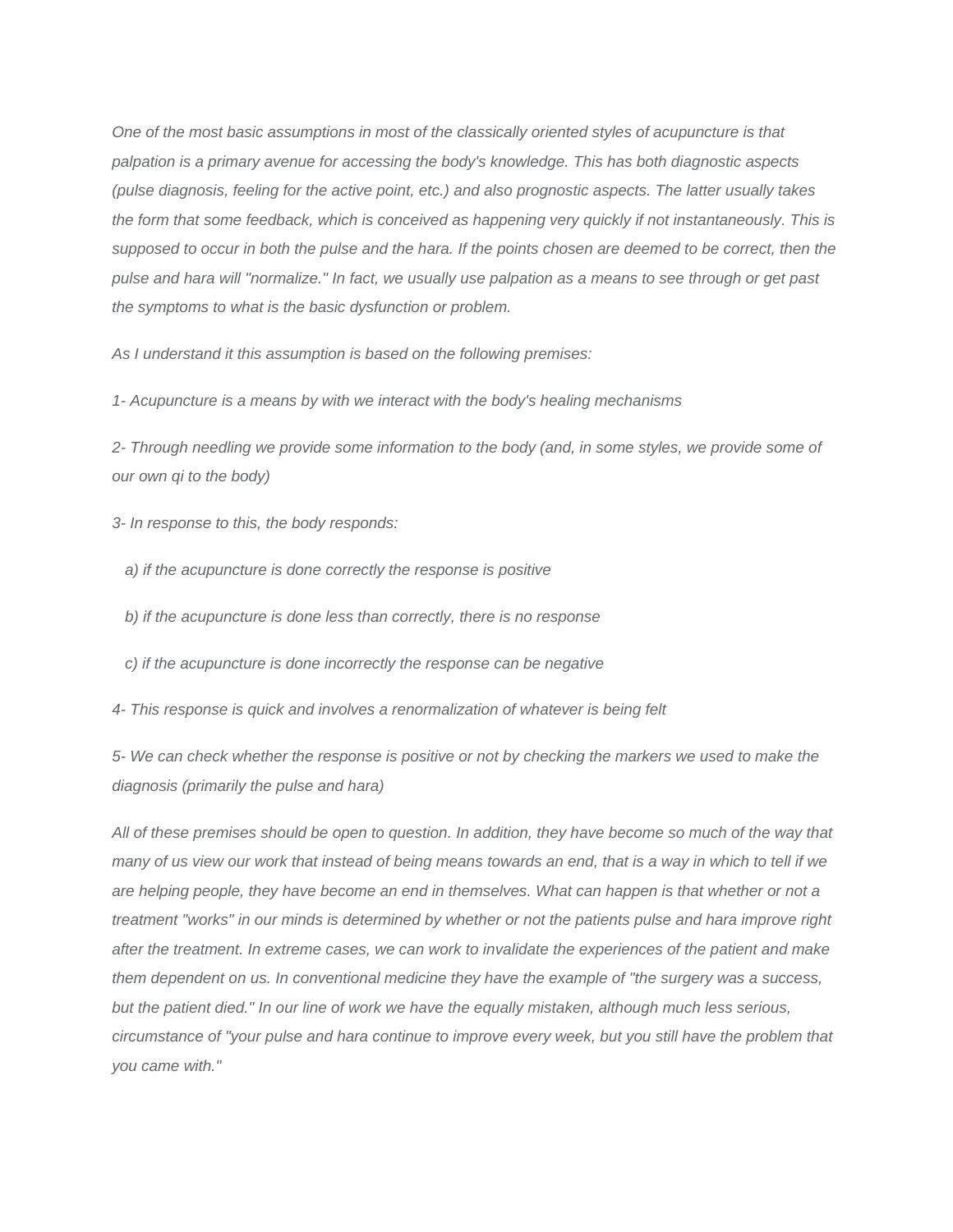*For the purpose of this article, I want to just focus on the fourth one as an example and integrate it with using the channel listening. For our purposes here, I will allow that premises number 1 and 2 delineate our basic understanding of acupuncture and that we could not work the way we do if we did not take them as statements of fact. All the work that we do honing our skills of point selection and needle manipulation are predicated on number 3 being true; otherwise acupuncture would just be sticking needles in people. Similarly, for us to practice for years to improve our palpatory skills, we have to believe that number 5 is correct.* 

## *Kidney deficiency*

*One of the best examples of the how we need to be flexible in using these concepts can be found in the Kidney deficiency presentation. [vi] I have found that patients with the pulse and hara of Kidney deficiency ala meridian therapy can be divided into two groups. One group, with what I will call "comprehensive Kidney deficiency," also has something from the gamut of Kidney deficiency symptomatolgy as noted in in the Chinese medical literature. These are well known and include deficient type lower back pain, weakness, sexual dysfunction, severe fatigue, and/or urinary dysfunction. That is, there are people who would be diagnosed as having Kidney deficiency even by practitioners who do not have access to the tools of meridian therapy. The other group, with what I will call "partial Kidney deficiency" have none of those symptoms.* 

*When I have treated people with comprehensive Kidney deficiency utilizing meridian therapy protocols, if I get an immediate positive effect on the pulse the long-term effects of the treatment are minimal. That is, they may or may not feel better for a short time after the treatment, but there is no long lasting effect on how they feel and when they return to the office a couple of weeks later there is no noticeable improvement in their condition.[vii] As such, even though the pulse "improved" significantly at the time of the treatment, this was not a good marker for the efficacy of the treatment.* 

*Over the years I have noticed that if I am just a little more careful with my point location, angle of needling, and depth of needling so that I engage the qi in the channel rather than adhering to some rigid protocol, I can treat people so that when they come back in two or three weeks they both feel better themselves and feel better to me. When this happens, after the needles go in the pulse in the left proximal position will become totally imperceptible and stay that way for a length of time. Not only that, but the entire pulse will become thinner and deeper.* 

*If one adhered to the doctrine that the goal of acupuncture is to balance the pulse at the time of treatment, you would have to say that these treatments were disastrous. To me this is too narrow minded*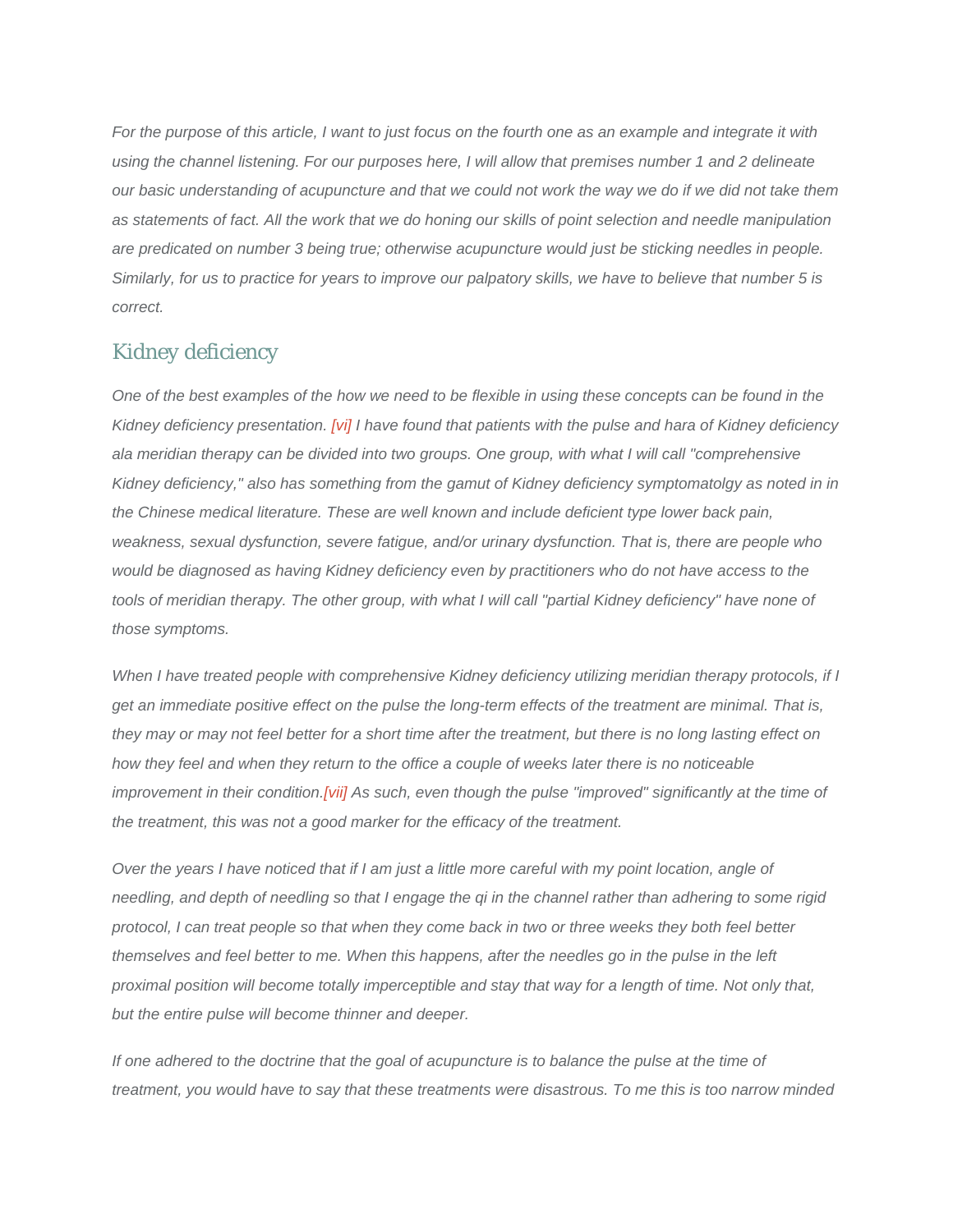*and short sighted. Taking the view that it is the patient's long term response to the needling that is the treatment, I maintain that this is just another example of how trying to fit patient's response to treatment into some preordained box does the patients and acupuncture a disservice.* 

*What about those with partial Kidney deficiency presentations? In my experience, with needling based on meridian therapy protocols one of two things happens. One is that the patient's pulse and the patient themselves responds in a positive manner just as is supposed to happen. Other times, nothing happens. In these latter patients I have often found that when listening it is their Stomach channels that are dysfunctional. In those cases, needling ST-36 improves both the pulse and their long term response to treatment. There are a few obvious reasons why this could occur. Of course, any patient with Stomach problems requires a degree of counseling about how they eat to maintain a good response to treatment.* 

## *Final Thoughts*

*In this article I have introduced how one osteopathic palpatory skill may be adapted to the practice of acupuncture. Some of the issues that the findings from this type of palpation have also been noted. In addition, I have given one example of how I utilize this particular technique to help me be of service to my patients.* 

*I* am fully aware that one possible explanation of the above is that my skills in meridian therapy style *acupuncture are lacking in some regards. While that certainly is the case, I hope that my relatively mediocre skills do not invalidate the points I have raised. I hope that those of you with more highly developed skills will be motivated to explore these issues for yourselves.* 

#### *Notes*

*[ii] W.G. Sutherland, edited by Anne Wales. Teachings in the Science of Osteopathy. Fort Worth, TX: Sutherland Cranial Teaching Foundation, 1990.* 

*[iii] J-P. Barral, Visceral Manipulation II. Seattle: Eastland Press, 1987, 8-14.* 

*M.A. Seffinger, M.A. "Development of Osteopathic Philosophy" in R. Ward, et. al., Foundations for Osteopathic Medicine. Baltimore: Williams & Wilkins, 1997, 3-7.*